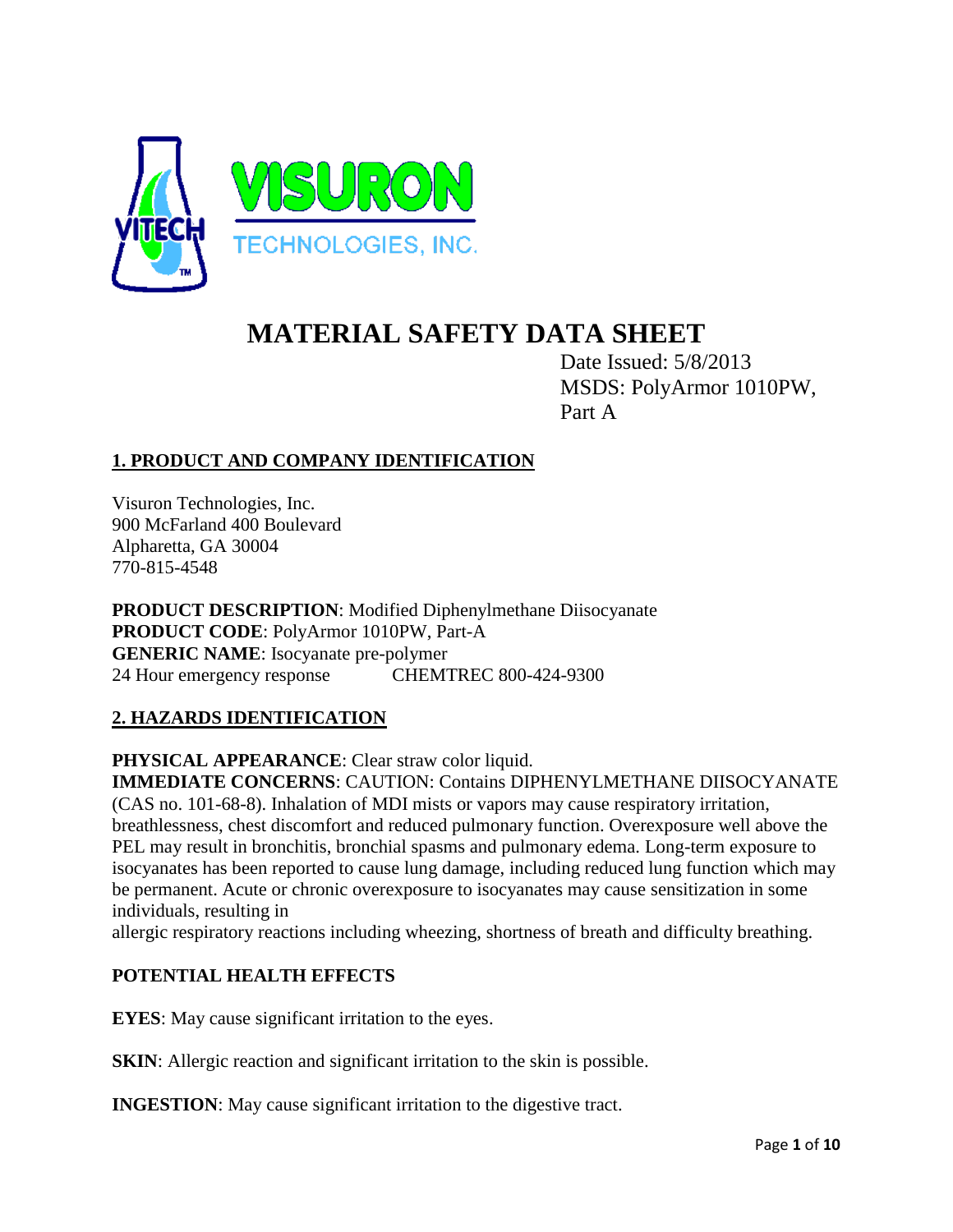**INHALATION**: Irritating to the nose, throat and respiratory tract.

# **SIGNS AND SYMPTOMS OF OVEREXPOSURE**

**ACUTE TOXICITY**: Isocyanates have also been reported to cause hypersensitivity pneumonitis, which is characterized by flu-like symptoms, the onset of which may be delayed. Gastrointestinal symptoms include nausea, vomiting and abdominal pain.

**CHRONIC EFFECTS**: Results from a lifetime study in rats indicate that MDI aerosol was carcinogenic at 6 mg/m3, the highest dose tested. This is well above the recommended TLV of 5 ppb (0.05 mg/m3). Only irritation was noted at the lower concentration of 0.2 and 1 mg/m3. No birth defects

of teratogenic effects were reported in a teratology study with rats exposed to 1, 4, and 12 mg/m3 polymeric MDI or 6 hr/day on days 6-15 of gestation. Embryotoxicity and fetotoxicity was reported at the top dose in the presence of maternal toxicity.

As a result of the previous repeated overexposures or single large dose, certain individuals will develop isocyanate sensitization (chemical asthma) which will cause them to react to later exposure to isocyanate at levels well below the PEL/TLV. These symptoms, which include chest tightness, wheezing, cough, shortness of breath, or asthmatic attack, could be immediate or delayed up to several hours after exposure. This increased lung sensitivity can persist for weeks and in severe cases for several years.

**MEDICAL CONDITIONS AGGRAVATED**: Individuals who are sensitized to isocyanates and those with asthma, respiratory disorder, skin allergies, and eczema.

**SENSITIZATION:** Possible sensitizer by inhalation and skin contact.

# **3. COMPOSITION / INFORMATION ON INGREDIENTS**

| <b>Chemical Name</b>                     | $Wt.\%$ | $\Delta \epsilon$<br>ں ہے۔ | ∩∩   |
|------------------------------------------|---------|----------------------------|------|
| Methylene Bisphenyl<br><b>Isocvanate</b> | \J 1    |                            | ו-חר |

**COMMENTS**: Criteria for listing components in this MSDS are as follows: Carcinogens are listed at 0.1% or greater; hazardous components according to OSHA 29 CFR 1910.1200 are listed at 1.0% or greater; non-hazardous components are not listed. This is not intended to be the complete compositional disclosure. Refer to section 15 for other regulatory information.

#### **4. FIRST AID MEASURES**

**EYES**: Immediately flush with plenty of water for two minutes. After initial flushing, remove any contact lenses and continue flushing for at least 15 minutes. Assure adequate flushing by separating the eyelids with fingers. Have eyes examined and tested by medical personnel.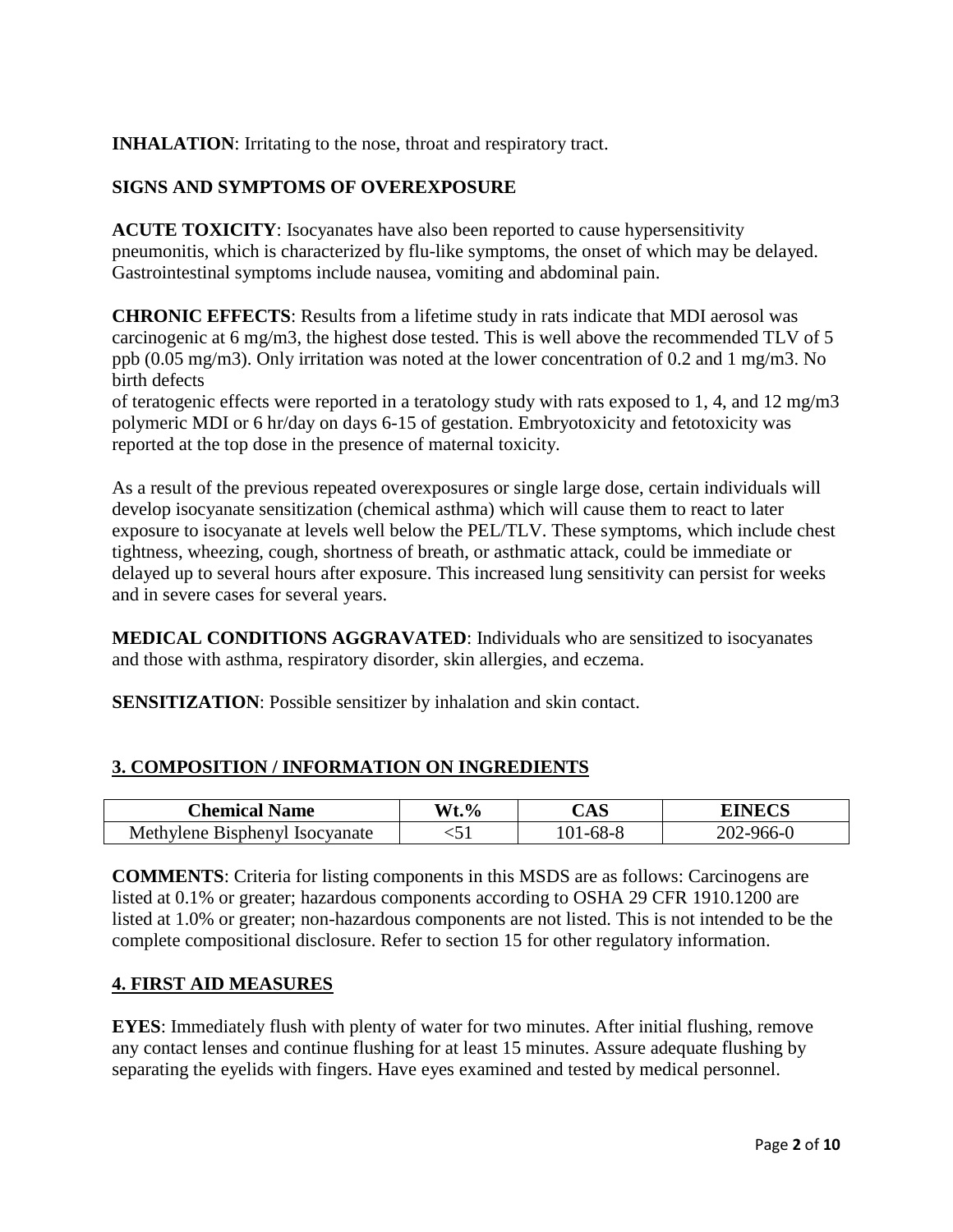**SKIN**: Remove contaminated clothing and immediately wash affected skin area with plenty of soap and water. Seek medical attention. Either discard or wash contaminated clothing and shoes before reuse.

**INGESTION**: Make sure victim is conscious and alert. If so, give 2-3 glasses of water to dilute. DO NOT INDUCE VOMITING. Never give anything by mouth to an unconscious person. Immediate medical

attention is required. Do not leave victim unattended as spontaneous vomiting my occur. Lay victim on side with head lower than waist to prevent aspiration of swallowed product. If victim is conscious and vomiting occurs, give water to further dilute the chemical.

**INHALATION**: Remove victim to fresh air and provide oxygen if breathing is difficult. Seek medical attention if cough or other symptoms develop.

# **5. FIRE FIGHTING MEASURES**

**FLASHPOINT AND METHOD**: 200°C (392°F) Closed Cup

**FLAMMABLE CLASS**: Not Applicable

**EXTINGUISHING MEDIA**: Dry Chemical, Foam, or Carbon Dioxide. Water is not recommended do to reaction.

**FIRE FIGHTING PROCEDURES**: Do not release runoff from fire control methods to sewers or waterways.

**FIRE FIGHTING EQUIPMENT**: Firefighting personnel are required to use respiratory and eye protection. Full fire protective equipment (Bunker Gear) and self-contained breathing apparatus (SCBA) is recommended to be used for all indoor fires and any significant outdoor fires. SCBA may not

be required for small outdoor fires that may easily be extinguished with a portable fire extinguisher.

**HAZARDOUS DECOMPOSITION PRODUCTS**: Oxides of Nitrogen, Oxides of Carbon.

# **6. ACCIDENTAL RELEASE MEASURES**

**SMALL SPILL**: Dike area to contain spill. Take precautions as necessary to prevent contamination of ground and surface waters. Recover spilled material on absorbent, such as diatomaceous earth, sawdust, vermiculite, or any appropriate readily available material and sweep or shovel absorbed

material into closed containers for disposal. After all visible traces, including ignitable vapors, have been removed thoroughly wash the contaminated area. Do not flush to sewer. If area of spill is porous, remove as much contaminated earth and gravel, etc. as necessary and place in closed containers for disposal.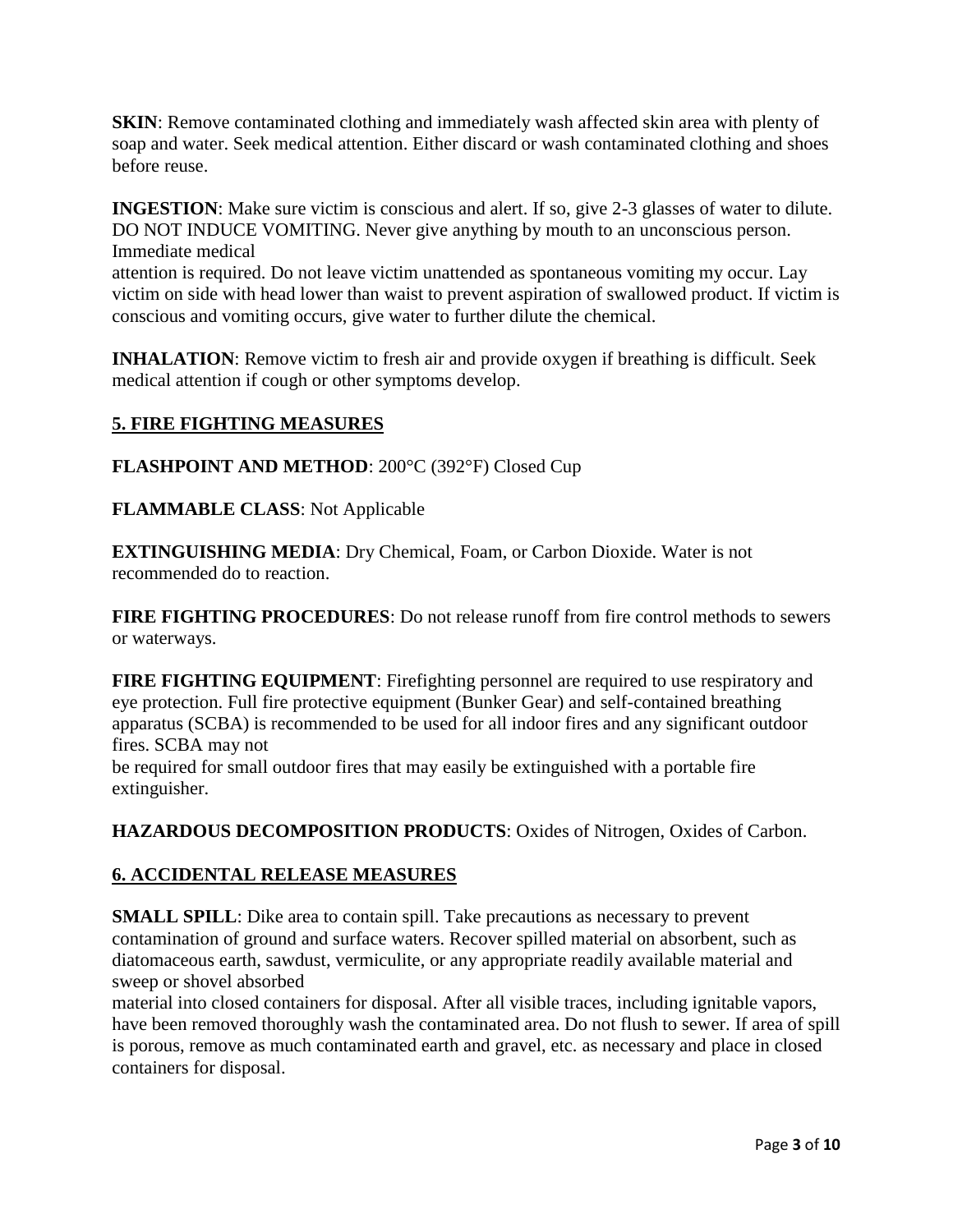Wear the appropriate personal protective equipment designated in Section 8, remove the leaking container to a containment area and place into an appropriate container to prevent any further spill.

**LARGE SPILL**: Construct temporary dikes of dirt or sand to contain spill. Take precautions as necessary to prevent contamination of ground and surface waters. Recover spilled material on absorbent, such as

diatomaceous earth, sawdust, vermiculite, or any appropriate readily available material and sweep or shovel adsorbed material into closed containers for disposal. If area of spill is porous, remove as much

contaminated earth and gravel, etc. as necessary and place in closed containers for disposal.

Wear the appropriate personal protective equipment designated in Section 8, close or cap leaking valves and/or block or plug hole in leaking container. Remove the leaking containers to a containment area and place into an appropriate container to prevent any further spill.

Contain material as described above and call the local fire, police, or appropriate emergency response provider for immediate emergency assistance.

# **ENVIRONMENTAL PRECAUTIONS**

**WATER SPILL**: Construct temporary dikes of dirt, sand, or any appropriate readily available material to prevent spreading of material into sources of water.

**GENERAL PROCEDURES**: Absorb spill with an emergency spill kit, diatomaceous earth, saw dust or equivalent inert material. Shovel up and dispose of at an appropriate waste disposal facility following applicable laws and regulations.

# **7. HANDLING AND STORAGE**

**GENERAL PROCEDURES**: Store product in original containers. Store container in a secure cool, dry, well-ventilated area at 55-85 deg. F. Opened containers should be blanketed with nitrogen gas at atmospheric pressure to avoid reaction with moisture. Contamination with moisture or "basic" compounds can cause dangerous pressure buildup in closed containers.

**HANDLING**: Use with sufficient ventilation to keep employee exposure below recommended limits. Provide adequate ventilation for storage, handling and use, especially for enclosed or low spaces. Avoid contact of liquid with eyes and prolonged skin exposure. Avoid breathing in vapors, mists, and aerosols. Do not allow product to contact open flame or electrical heating elements because dangerous decomposition products may form.

**STORAGE:** Store and warehouse product in an appropriate area or facility. Segregate like materials together to avoid negative chemical reactions. Protect materials form excessive exposure to heat. Observe proper storage conditions and temperatures.

**STORAGE TEMPERATURE**: (55°F) Minimum to (85°F) Maximum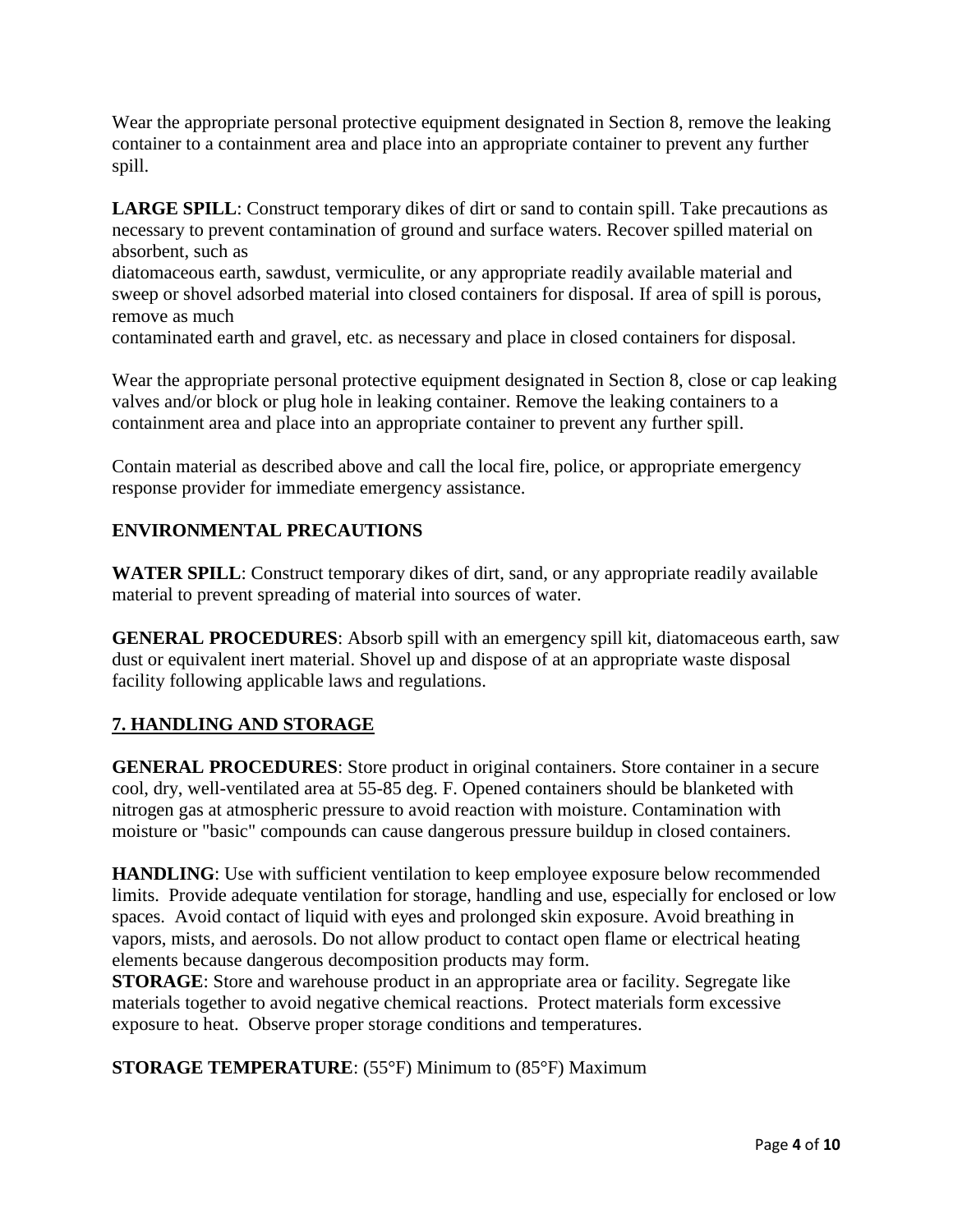**COMMENTS**: If bulging of containers occurs, transfer to a well-ventilated area and open carefully to relieve pressure then reseal.

#### **8. EXPOSURE CONTROLS / PERSONAL PROTECTION**

#### **EXPOSURE GUIDELINES**

| OSHA HAZARDOUS COMPONENTS (29 CFR1910.1200) |                                    |     |       |      |       |     |       |  |
|---------------------------------------------|------------------------------------|-----|-------|------|-------|-----|-------|--|
|                                             | <b>EXPOSURE LIMITS</b>             |     |       |      |       |     |       |  |
|                                             | OSHA PEL / ACGIH TLV / SupplierOEL |     |       |      |       |     |       |  |
| <b>Chemical Name</b>                        |                                    | Ppm | Mg/m3 | Ppm  | Mg/m3 | Ppm | Mg/m3 |  |
| Methylene Bisphenyl Isocyanate              | <b>TWA</b>                         | .02 | ↑     | .005 |       |     |       |  |
|                                             | <b>STEL</b>                        | .02 |       |      |       |     |       |  |

## **OSHA TABLE COMMENTS**:

1. Not Established

**ENGINEERING CONTROLS**: Proper industrial hygiene practices are required for workers and should be achieved through engineering controls including ventilation with a high turnover rate whenever feasible. When such controls are not available or not feasible to achieve full protection, respirators for workers (and others in the area) and other personal protective equipment is mandated. Exhaust air may need to be scrubbed (cleaned) or filtered to reduce environmental contamination and odors.

# **PERSONAL PROTECTIVE EQUIPMENT**

**EYES AND FACE**: Wear safety goggles or safety glasses with side shields when handling and mixing this material.

**SKIN:** Wear impervious compatible chemical resistant protective clothing such as neoprene or butyl rubber gloves, aprons, boots or Tyvek coveralls, as appropriate to prevent contact with skin.

**RESPIRATORY**: For respirator selection and training, seek professional advice. Whenever workplace conditions require a use of a respirator, follow a respiratory protection program that meets OSHA 1910.134 and ANSI Z88.2 requirements. Wear an OSHA/NIOSH approved respirator selected on its suitability to provide adequate worker protection for the chemicals used and given working conditions including the level of airborne contamination and presence of sufficient oxygen.

**WORK HYGIENIC PRACTICES**: Always follow "Good personal hygiene practices" when working with this material.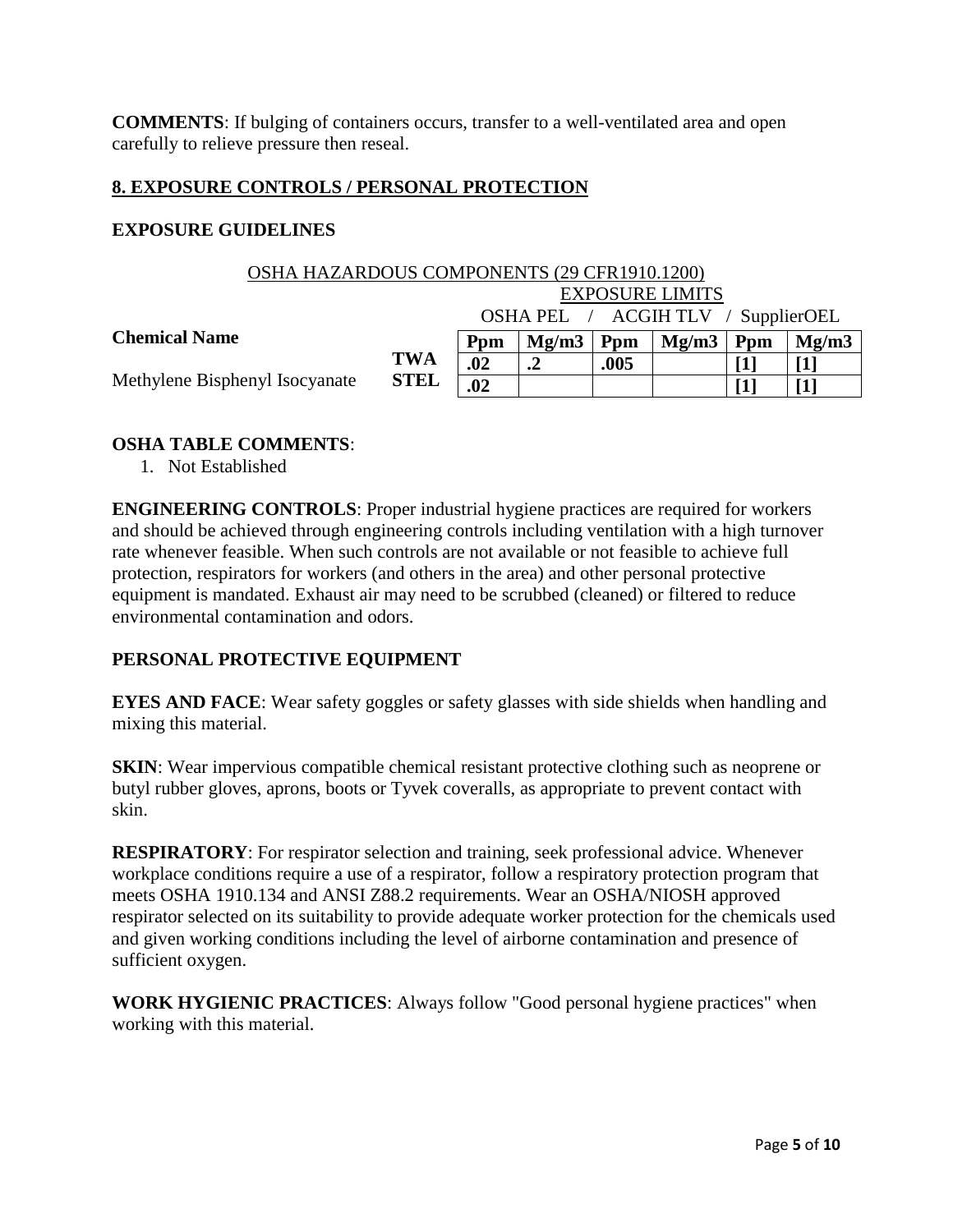**COMMENTS**: Always practice "good personal hygiene" during and after use of this material, especially before eating, drinking, smoking, using the toilet, or applying cosmetics. DO NOT eat, drink, or smoke in work areas that contain hazardous chemicals.

# **9. PHYSICAL AND CHEMICAL PROPERTIES**

## **PHYSICAL STATE**: Liquid

**ODOR**: Faint aromatic odor.

**COLOR**: Clear to pale yellow

**VAPOR PRESSURE:** < 0.001 mmHg at 25°C

**VAPOR DENSITY**: 8.5 (Air=1)

**FREEZING POINT:**  $\sim$  (60 $^{\circ}$ F)

**FLASHPOINT AND METHOD**: 200°C (392°F) Closed Cup

**SOLUBILITY IN WATER**: Insoluble in water, reacts with evolution of CO2

**SPECIFIC GRAVITY**: 1.160 to 1.24 g/cm3 at 25°C (77°F)

**VISCOSITY #1**: 200 cPs at 25°C (77°F)

**(VOC):**  $< 0.001$  g/l

**Notes**: VOC listed on the MSDS is for this component only. Mixed VOC for the combined product may have a different value. Consult the manufacturer or product data sheet for final mixed product VOC value.

# **10. STABILITY AND REACTIVITY**

**STABLE**: Yes

**HAZARDOUS POLYMERIZATION**: No

**STABILITY**: This material (product) is stable under normal ambient conditions of temperature and pressure. Follow recommendations for proper storage and use.

**POLYMERIZATION:** May occur is material is in contact with moisture.

**CONDITIONS TO AVOID**: Avoid high temperatures, sources of ignition, and moisture.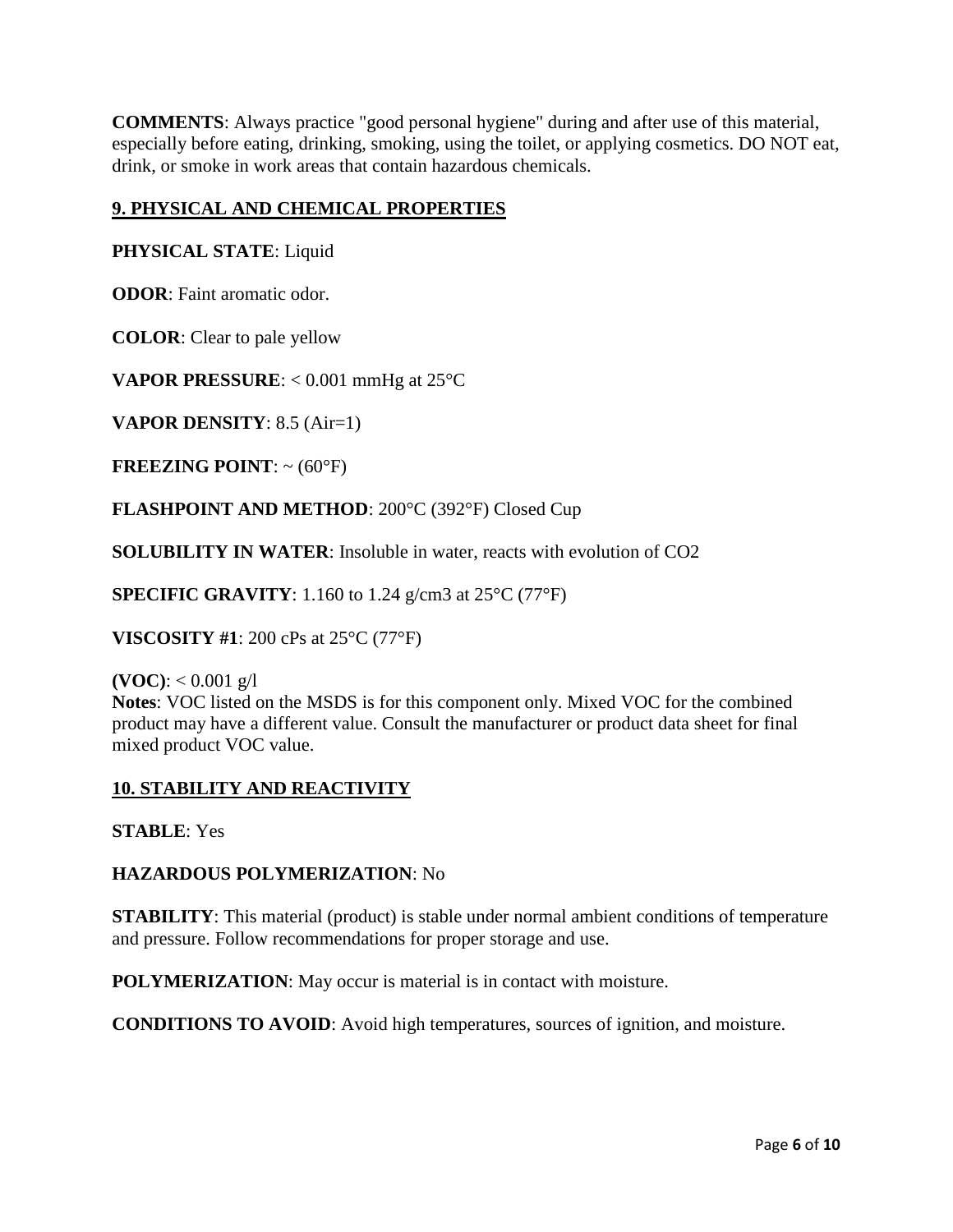**HAZARDOUS DECOMPOSITION PRODUCTS**: Thermal oxidative decomposition of this product can produce CO, NOx, HCN, and HDI vapors. Some curing agents will react to produce a large amount of heat.

**INCOMPATIBLE MATERIALS**: Water, strong bases, strong acids, strong oxidizing agents, alcohols and amines.

# **11. TOXICOLOGICAL INFORMATION**

**ACUTE DERMAL LD50**: > 2000 mg/kg (rabbit)  **ORAL LD50**: < 10000 mg/kg (rat)

**EYE EFFECTS**: Slightly Irritating

**SKIN EFFECTS:** Slightly Irritating

#### **CARCINOGENICITY**

 **IARC**: Not Listed by IARC. **NTP**: Not listed by NTP. **OSHA**: Not listed by OSHA.

**MUTAGENICITY**: Product is a blend of material that has been shown to be Ames Negative (non mutogenic)

**GENERAL COMMENTS**: This product does not contain substances considered by OSHA, NTP, IARC or ACGIH to be "probable" or "suspected" human carcinogens.

**COMMENTS**: The chemical, physical, and toxicological properties have not been thoroughly investigated or tested to the best of our knowledge.

#### **12. ECOLOGICAL INFORMATION**

**ENVIRONMENTAL DATA**: No environmental data has been established or is available for this product.

**GENERAL COMMENTS**: Avoid contaminating waterways.

#### **13. DISPOSAL CONSIDERATIONS**

**DISPOSAL METHOD:** See the manufacturer's instructions to mix together with the proper components of multi-component materials, and allow to harden. Dispose solids at an appropriate waste disposal facility according to current applicable laws and regulations.

**COMMENTS**: Refer to Section 6. Accidental Release Measures for additional information.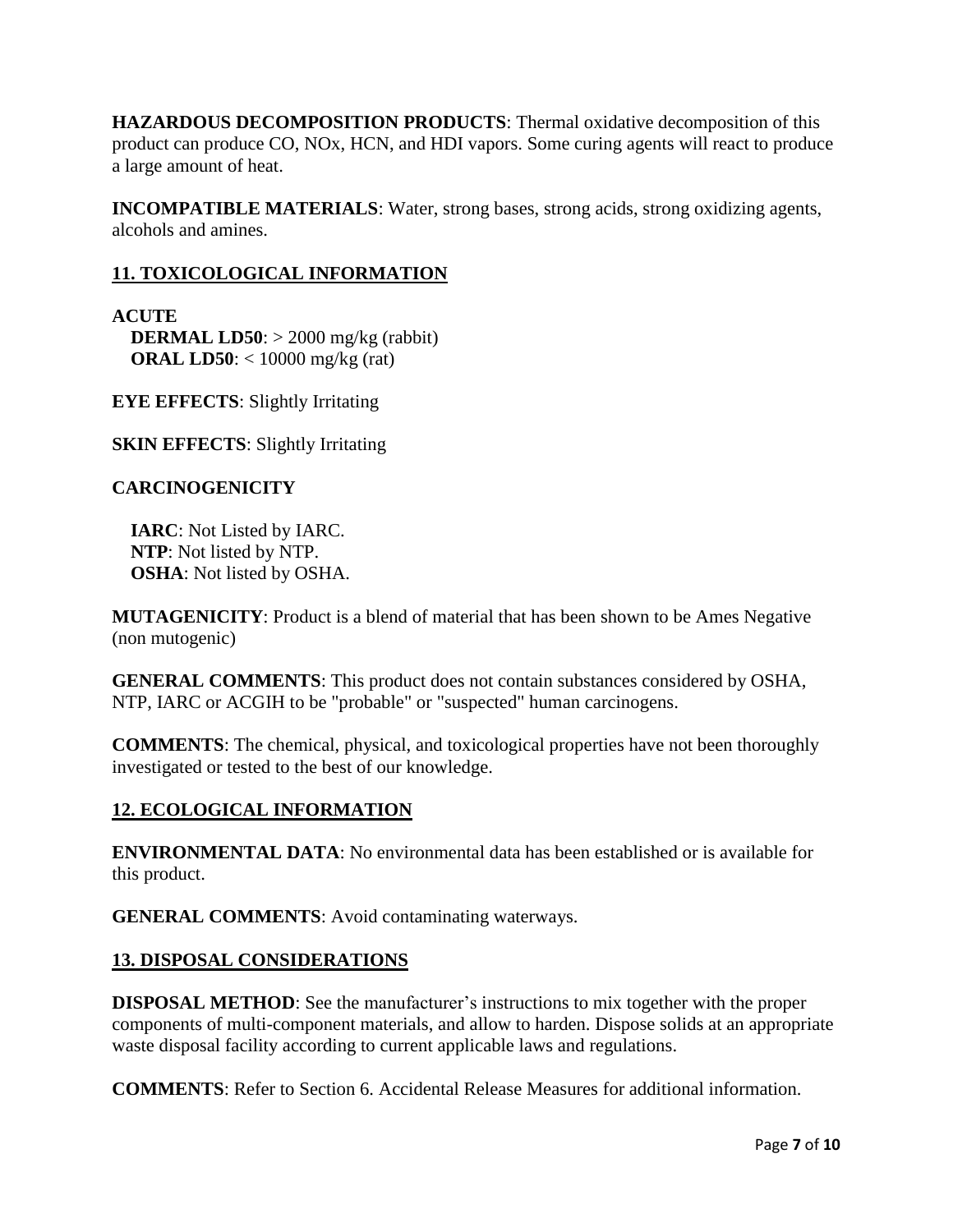#### **14. TRANSPORT INFORMATION**

# **DOT (DEPARTMENT OF TRANSPORTATION) PROPER SHIPPING NAME**: Not Regulated

**OTHER SHIPPING INFORMATION:** Not a Dangerous Good according to the Australian Dangerous Goods (ADG) code. This material may be hazardous according to the criteria of NOHSC Australia. **AIR (ICAO/IATA)**

 **SHIPPING NAME**: Not Regulated

## **VESSEL (IMO/IMDG) SHIPPING NAME**: Not Regulated

#### **CANADA TRANSPORT OF DANGEROUS GOODS SHIPPING NAME**: Not Regulated

#### **15. REGULATORY INFORMATION**

#### **UNITED STATES**

## **SARA TITLE III (SUPERFUND AMENDMENTS AND REAUTHORIZATION ACT) FIRE**: No **PRESSURE GENERATING**: No **REACTIVITY**: No **ACUTE**:Yes **CHRONIC**: Yes  **313 REPORTABLE INGREDIENTS**: 101-68-8 Diisocyanates

**CERCLA (COMPREHENSIVE RESPONSE, COMPENSATION, AND LIABILITY ACT) CERCLA REGULATORY**: 101-68-8 Diisocyanates

#### **TSCA (TOXIC SUBSTANCE CONTROL ACT)**

**TSCA STATUS**: All ingredients in this mixture are listed with the TSCA Chemical Substance Inventory.

#### **REGULATIONS**

 **STATE REGULATIONS**: The following product components are cited on certain state lists as mentioned. Non-listed components may be shown in the composition section of the MSDS.

Methylene bis(phenylisocyanate) (MDI) CAS# 101-68-8

New Jersey Environmental Hazardous Substances, New Jersey Workplace Hazardous **Substances** 

Pennsylvania Environmental Hazardous Substances, Pennsylvania Hazardous Substances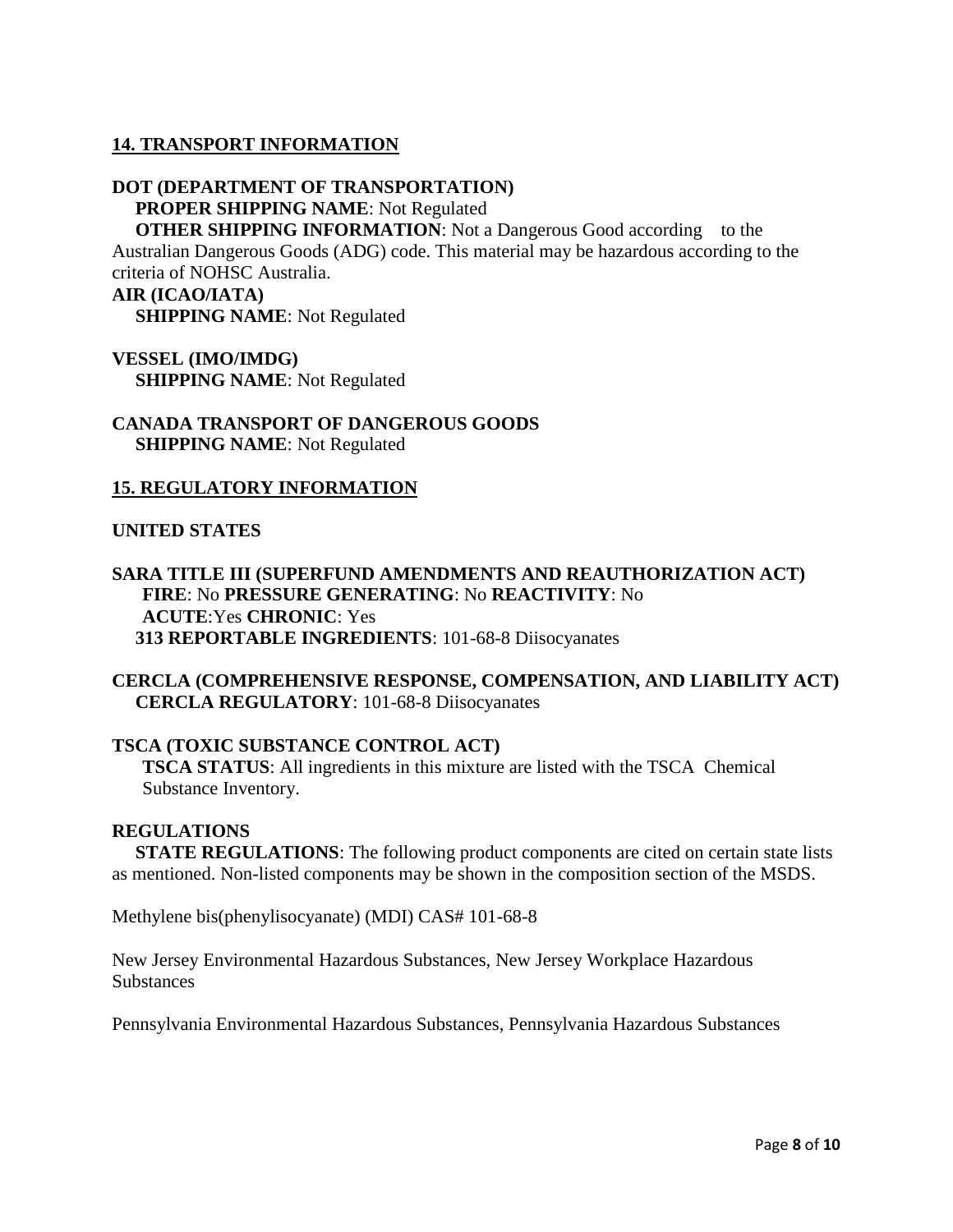# **CANADA WHMIS HAZARD SYMBOL AND CLASSIFICATION**



**DOMESTIC SUBSTANCE LIST (INVENTORY):** This product or its components are listed or exempt from the Canadian Domestic Substance List (DSL). Components not listed have been submitted to Environment Canada.

**INTERNATIONAL REGULATIONS**: EINECS Inventory Status: The components in this product are listed on or exempt from the European Inventory of Existing Chemical Substances (EINECS) or the European List of Notified Chemical Substance (ELINCS).

**Australian Inventory Status**: The components in this product are listed on or exempt from the Australian Inventory of Chemical Substances (AICS).

# **16. OTHER INFORMATION**

## **PREPARED BY**: TAG

#### **REVISION SUMMARY**: New MSDS

|                     | <b>HMIS RATING</b> |  |  |  |
|---------------------|--------------------|--|--|--|
| <b>HEALTH</b>       |                    |  |  |  |
| <b>FLAMMABILITY</b> |                    |  |  |  |
| PHYSICAL HAZARD     |                    |  |  |  |
| PERSONAL PROTECTION |                    |  |  |  |

**MANUFACTURER DISCLAIMER**: This MSDS to the best of our knowledge conforms to the requirements of OSHA 29 CFR 1910.1200, 91/155/EEC and summarizes the health and safety hazard information and general guidance on how to safety handle the material at the date of issue. Each user must review the MSDS in the context of how the product will be handled and used in the workplace. If clarification or further information is needed to ensure that an appropriate risk assessment can be made, the user should contact this company. Responsibility for the product sold is subject to our standard terms and conditions, a copy if which is available upon request. This company warrants only that its products meet the specifications stated in the sales contract. Typical properties, where stated, are to be considered as representative of current production and should not be treated as specifications. While all the information presented in this document is believed to be reliable and to represent the best available data on these products, NO GUARANTEE, WARRANTY, OR REPRESENTATION IS MADE, INTENDED, OR IMPLIED AS TO THE CORRECTNESS, OR SUFFICIENCY OF ANY INFORMATION, OR AS TO THE MERCHANTABILITY OR SUITABILITY OR FITNESS OF ANY CHEMICAL